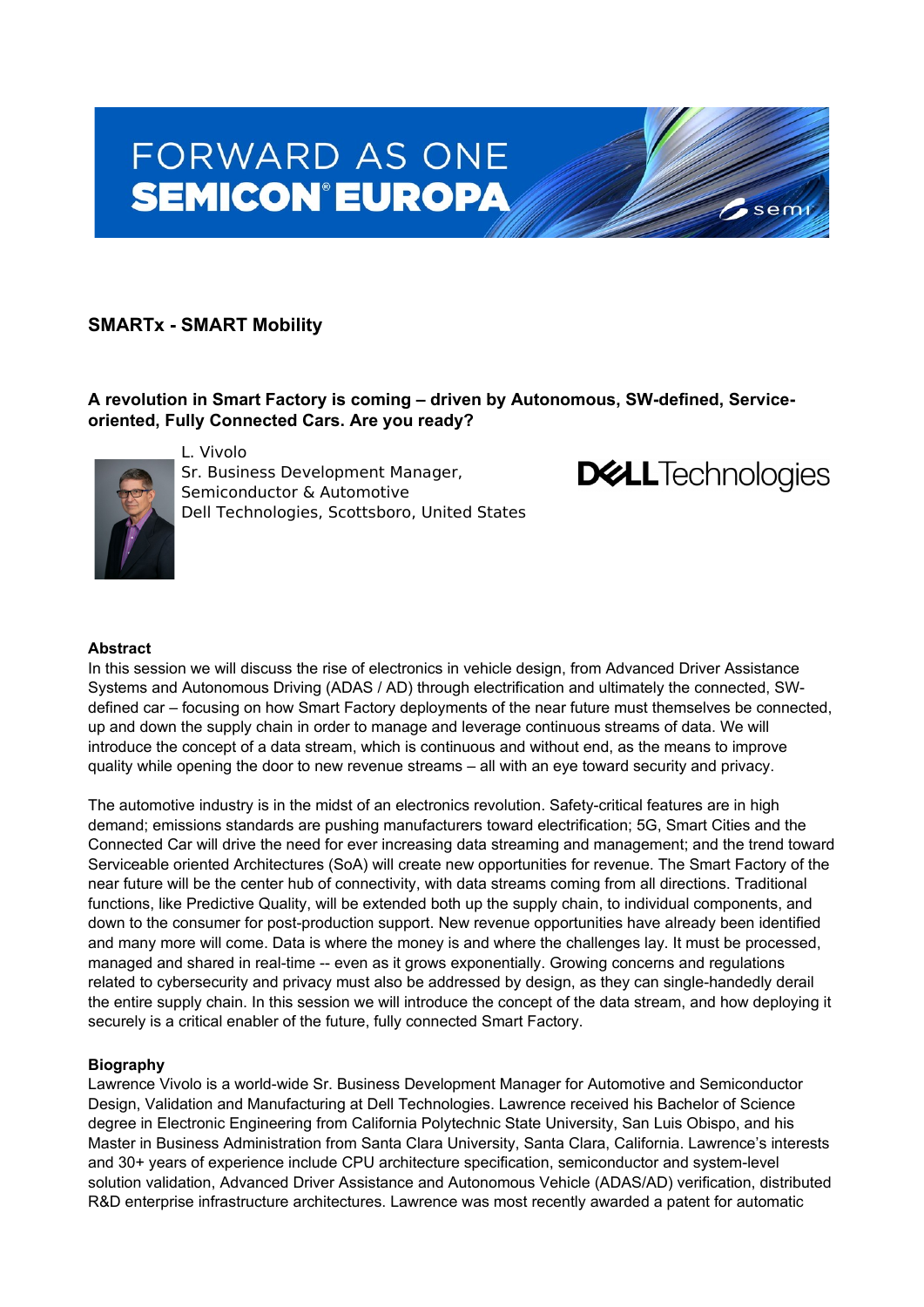generation of properties to assist hardware emulation in 2017.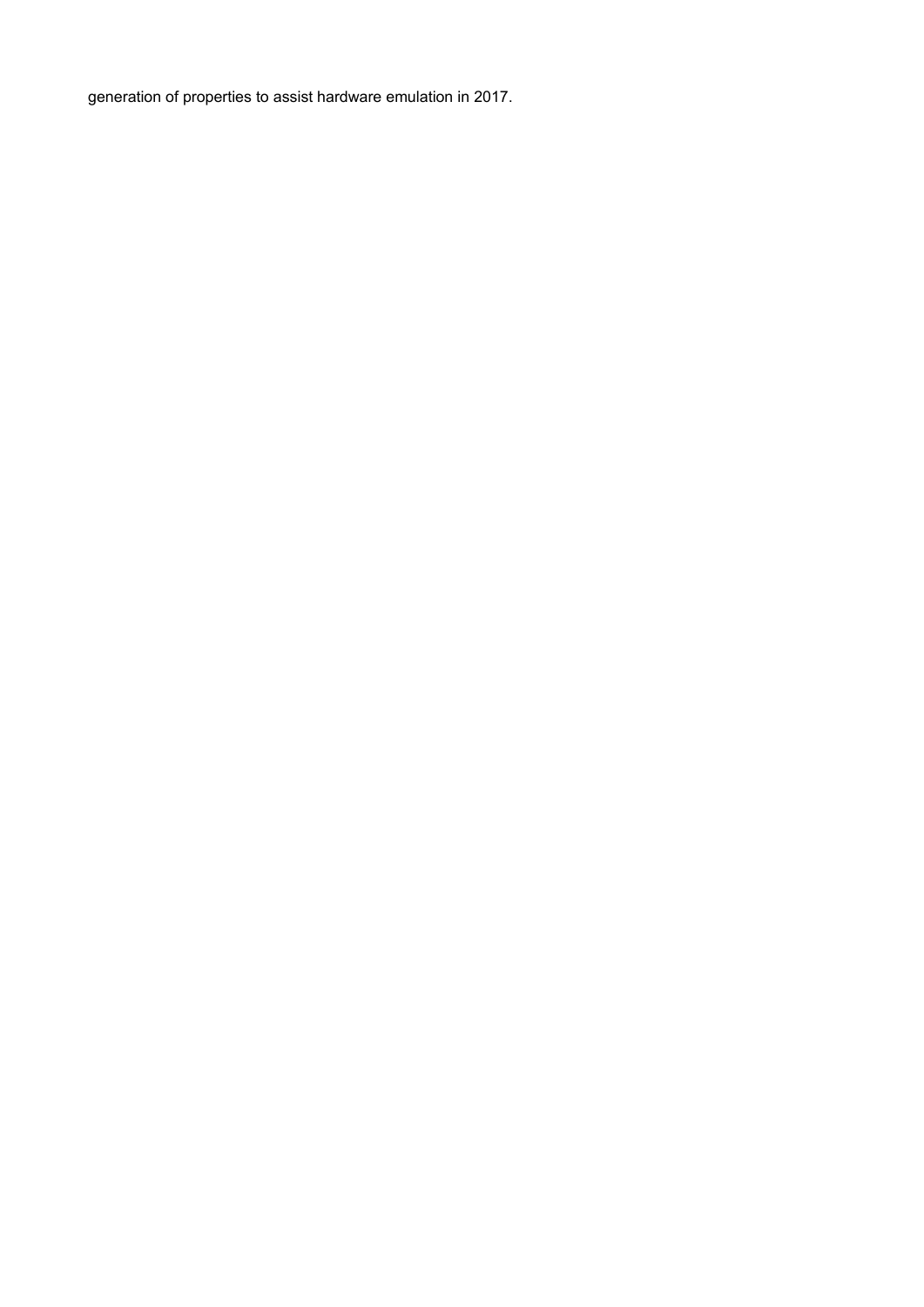# **Automotive Reliability – Contamination Management and Maturity of the Ecosystems**



A. Amade VP of sales for the Microcontamination Control division in EMEA/NA and Head of the Entegris automotive program Entegris S.A.S., Microcontamination Division, Moirans, France



## **Abstract**

As we move into a more electrified and automated reality, the sustainability of functional safe and secure electronic systems is a major concern of automobile manufacturers. The complexity of high-performance systems is not possible without the application of the latest semiconductor technology nodes. Now more than ever, auto makers must dig even deeper into their supply chains to identify and eliminate the root causes of potential hazards, many of which are created during the manufacture of the semiconductors that build the systems upon which drivers rely.

To truly address functional safety, it is essential that the automotive industry and semiconductor manufacturers work together to create frameworks that improve functional safety for all stakeholders by exploring and optimizing the intersection of contamination control, inspection, and test.

Since SEMICON Europa 2018, Entegris has been spreading, with the support of SEMI and car makers, a New Collaborative Approach, a process to tackle defectivity with an improved contamination management strategy.

With this presentation we want to share our progress. Is there any meaningful trend that is worth to report in terms of defectivity management? What have we learnt in terms of maturity of the ecosystems? Any correlation with the major technology inflection points? Where should semiconductor manufacturers focus their efforts?

#### **Biography**

Mr. Antoine Amade joined Entegris in 1995 as an application engineer in our semiconductor business. Today, he is the VP of sales for the MC Division in EMEA/NA focused primarily on growing the semiconductor business and developing new market opportunities through market strategies and the management of business teams. He also leads the Entegris automotive program.

Mr. Amade has a degree in Chemical Engineering from ENS Chimie Lille and is a member of the SEMI Electronic Materials Group, the Global Automotive Advisory Council for Europe (GAAC) and the Platform for Automotive Semiconductor Requirements Along the Supply Chain (PASRASC).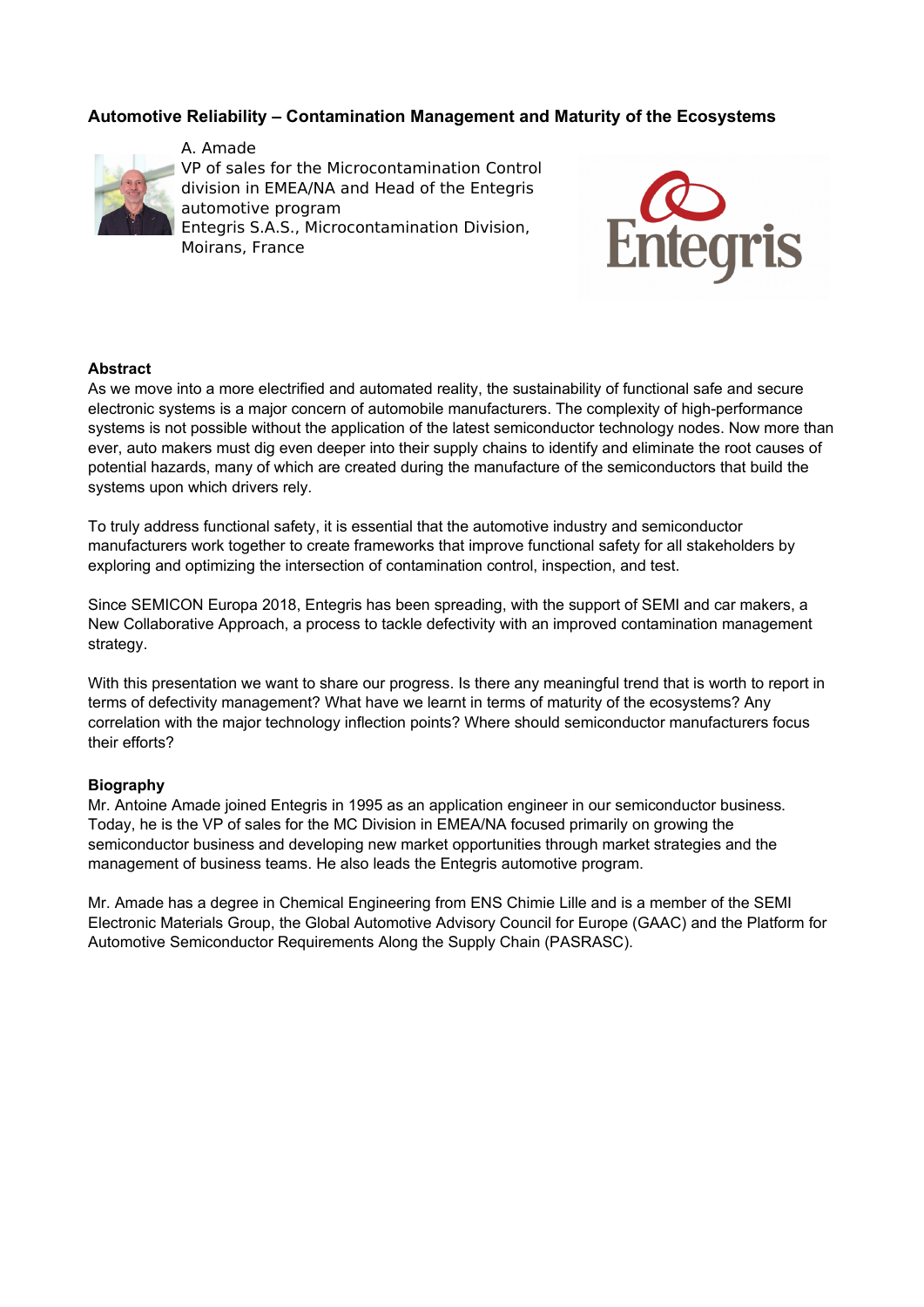# *Advanced Silicon Carbide Single Wafer Wet Chemical Etching and Polishing at Ambient Temperature*



H. Kühnlein Senior Vice President Technology & Innovation RENA Technologies GmbH, Gütenbach, Germany



The art of wet processing.

#### **Abstract**

*Silicon carbide (SiC) is the material of choice for next generation power devices in fast growing applications like electromobility and renewable energies. While a strong market demand meets a challenging wafer manufacturing process, material shortage drives substrate costs and limits faster roll out of this technology. Additionally, the well developed and established wet chemical etching and cleaning processes for silicon substrates like RCA clean, SPM and APM do not achieve the required performance for SiC processing due to the chemical inertness of this new material. By increasing the temperatures of the wet processes and applying pressure, the desired etching rate could be reached, but the required equipment solutions and the wet chemical processes would get very complex and challenging for integration in high volume production.*

*Electrochemical etching can overcome these hurdles at ambient conditions. This contribution introduces a novel technology for single-wafer electrochemical etching of SiC, porous SiC formation and polishing. The patented solution relies on touchless electrical contacts. It ensures fast SiC etching at zero edge exclusion and competitive costs. The system allows new degrees of freedom in device design and enables advanced process flows for SiC wafer and device manufacturing.* 

## **Biography**

Holger H. Kuehnlein, PhD Dipl. Chem. Senior Vice President Technology & Innovation RENA Technologies GmbH

Holger H. Kuehnlein has his scientific background in physical chemistry with focus on electro and polymer chemistry. Starting his chemistry studies in 1999 at Technical University of Dresden he was able to gain early industrial experience for ECD of flip chip bumps and packaging at KSW Microtec AG a local startup company for flexible RFID labels and devices. Until 2004 the scientific works at university focused on improving mass transfer rates and metal deposition properties in microstructure using pulse plating technologies supported by magnetic field effects.

For his PhD thesis at ATOTECH Germany GmbH Berlin he worked on kinetic and material property studies of the electrodeposited ternary alloy system Cu2ZnSn and the transfer to CZTSSe compound semiconductor material for thin film photovoltaics. This base opened the opportunity for him to enter RENA Technologies in 2007 during early industrial spread of silicon PV. After guiding different positions as product manager and R&D team leader Holger H. Kuehnlein is heading since 2015 the Department of Technology & Innovation inside the RENA group. While his focus remained on wet chemical processes he drove the successful diversification strategy of RENA and entered with his team the business fields of glass displays, semiconductor wafering and plating. His current development works focus on new wet chemical processes for compound semiconductors as Silicon carbide and Lithium ion batteries using electrochemical processes for polishing, porosification and deposition.